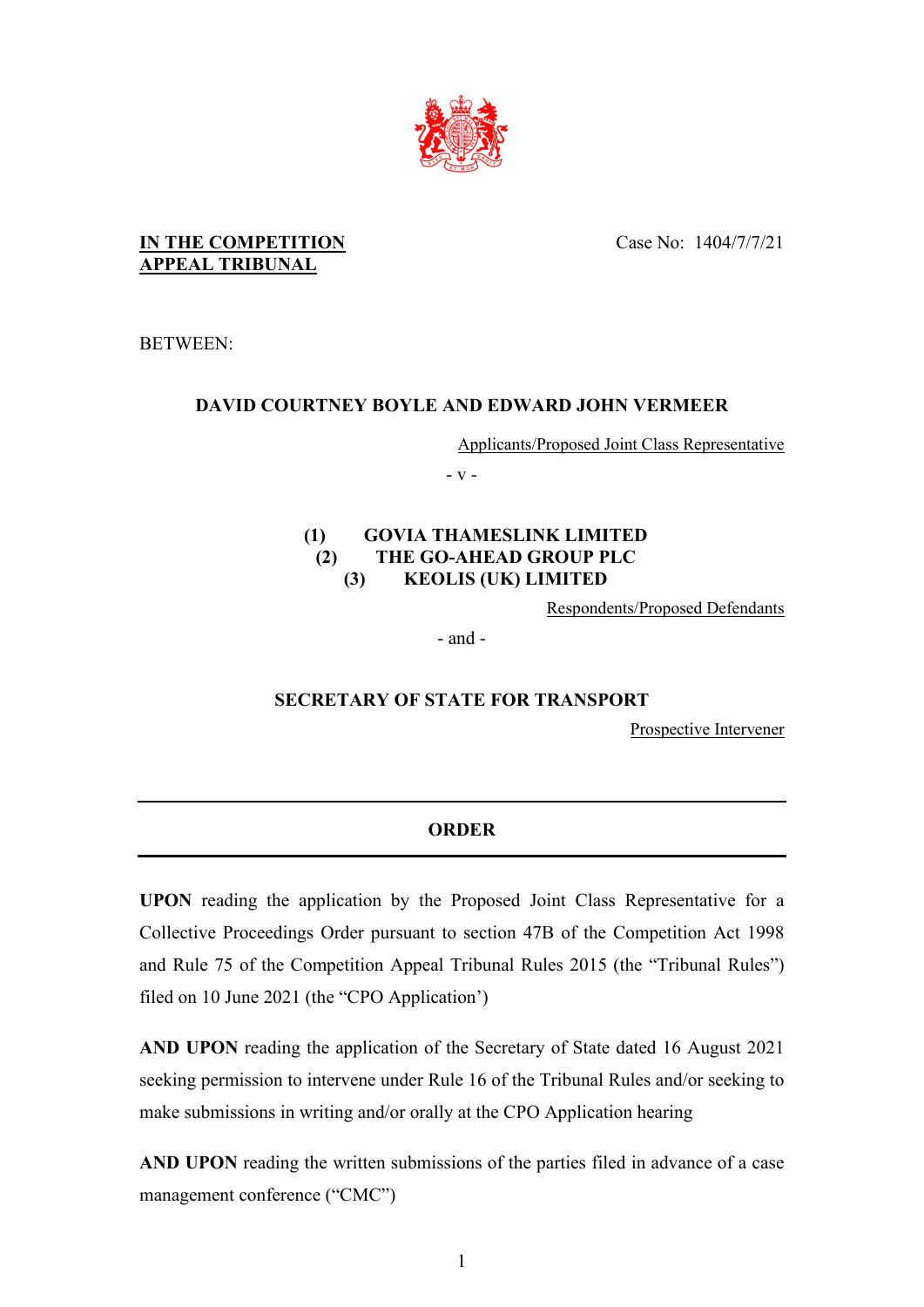### **IT IS ORDERED THAT:**

#### **Forum**

1. Pursuant to Rules 18, 52 and 74 of the Tribunal Rules, these collective proceedings be treated as proceedings in England and Wales.

### **Application to stay the proceedings**

2. The Respondents' application to stay the proceedings pending determination of any appeals arising from the Tribunal's certification judgment in Cases 1304/7/7/19 and 1305/7/7/19 (*Justin Gutmann v First MTR South Western Trains Limited and Another*; and *Justin Gutmann v London & South Eastern Railway Limited*) be refused.

### **Request for permission to intervene**

3. Subject to paragraphs 7, 10 and 11 below, the request by the Secretary of State for Transport to intervene pursuant to Tribunal Rule 16 be provisionally granted from the date on which the CPO Application is granted (if at all). The alternative request by the Secretary of State for Transport to make submissions either in writing or orally at the CPO Application hearing be rejected but with liberty to reapply in accordance with paragraph 11 below. For purposes of this Order, the Secretary of State for Transport shall hereafter be referred to as the Prospective Intervener.

### **Publicity**

- 4. The Proposed Joint Class Representative publicise the CPO Application by 14 January 2022 according to the proposal set out in paragraphs 5.4-5.7, 5.9, and 5.10 of the Notice and Administration Plan annexed to the Litigation Plan that is exhibited to the First Witness Statement of Edward John Vermeer.
- 5. The Proposed Joint Class Representative publicise by 14 January 2022 in accordance with paragraphs 4 and 10 of this Order, the right under Tribunal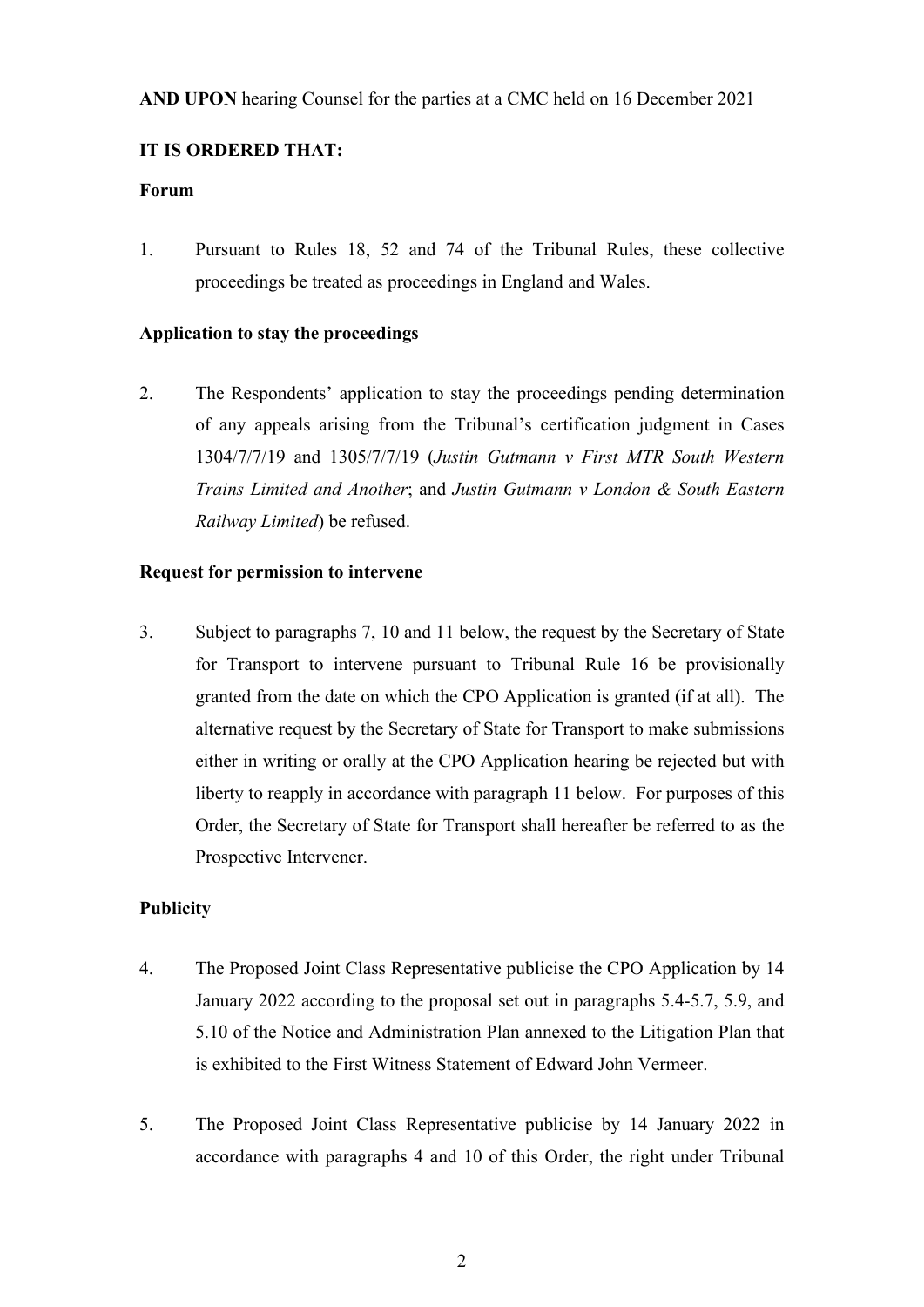Rule 76(10)(c) of persons with an interest to object to the CPO Application or authorisation of the Proposed Joint Class Representative.

6. The Proposed Joint Class Representative publicise by 14 January 2022, in accordance with paragraphs 4 and 11 of this Order, the right under Tribunal Rule 79(5) of members of the proposed class and other parties with a legitimate interest to make an application to the Tribunal for permission to make written or oral submissions at the hearing of the CPO Application.

#### **Service of documents**

7. All documents filed and served on or by the Respondents, including in accordance with this order (such documents to be redacted and/or marked-up, if appropriate, in respect of information over which confidential treatment/privilege is claimed), be filed and served by the serving party on the Prospective Intervener.

#### **Responses, objections, and reply to the CPO Applications**

- 8. The Respondents file and serve their response to the CPO Application and any factual evidence by 4pm on 4 February 2022.
- 9. If so advised, the Respondents file and serve any application for summary judgment and/or strike out of all or part of the Proposed Collective Proceedings by 4pm on 4 February 2022. Any strike-out/summary judgment application be case managed alongside, listed, and heard at the same hearing as the CPO Application.
- 10. Any other person with an interest (including any member of the proposed class and the Prospective Intervener) may object to the CPO Application or authorisation of the Proposed Joint Class Representative by writing to the Tribunal stating their reasons for objecting by 4pm on 25 February 2022.
- 11. Any person with an interest (including any member of the proposed class and the Prospective Intervener) who seeks permission to make written and/or oral observations at the CPO Application hearing is to make such application, supported by reasons, to the Tribunal by 4pm on 25 February 2022.